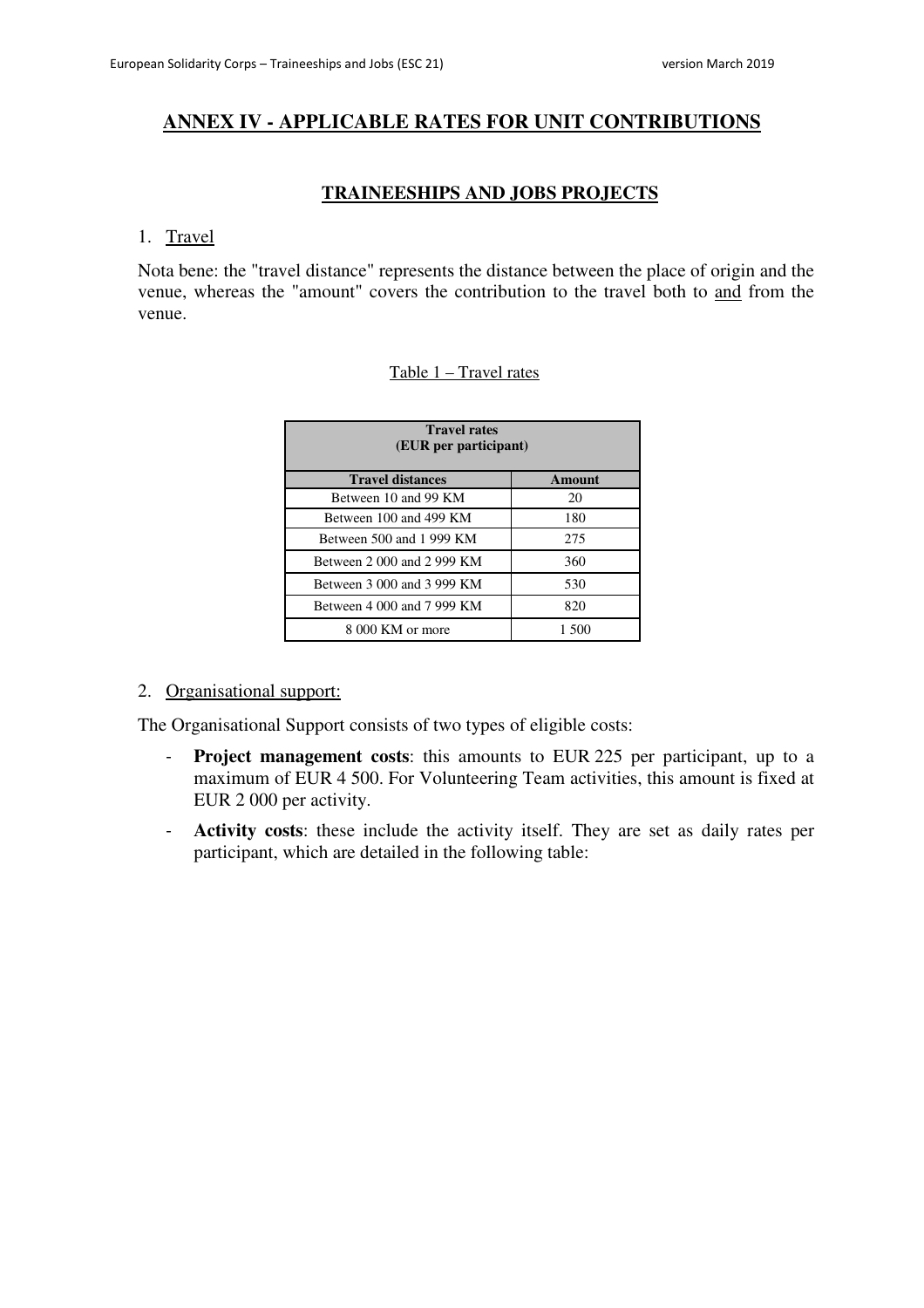# Table 2 – Organisational Support – Activity Costs

|                                     | <b>Organisational Support - Activity Costs</b><br>(EUR per day) |                              |
|-------------------------------------|-----------------------------------------------------------------|------------------------------|
|                                     | <b>Volunteering</b>                                             | <b>Traineeships and Jobs</b> |
| Austria                             | 24                                                              | 8                            |
| <b>Belgium</b>                      | 27                                                              | 9                            |
| <b>Bulgaria</b>                     | 18                                                              | 6                            |
| Croatia                             | 20                                                              | 7                            |
| <b>Cyprus</b>                       | 22                                                              | $\tau$                       |
| <b>Czech Republic</b>               | 18                                                              | 6                            |
| <b>Denmark</b>                      | 27                                                              | 9                            |
| <b>Estonia</b>                      | 19                                                              | 6                            |
| <b>Finland</b>                      | 27                                                              | 9                            |
| France                              | 21                                                              | $\tau$                       |
| <b>Germany</b>                      | 24                                                              | $\,8\,$                      |
| <b>Greece</b>                       | 22                                                              | $\tau$                       |
| <b>Hungary</b>                      | 18                                                              | 6                            |
| <b>Ireland</b>                      | 27                                                              | 9                            |
| <b>Italy</b>                        | 22                                                              | $\tau$                       |
| Latvia                              | 20                                                              | $\overline{7}$               |
| Lithuania                           | 19                                                              | 6                            |
| Luxembourg                          | 27                                                              | 9                            |
| <b>Malta</b>                        | 23                                                              | 8                            |
| <b>Netherlands</b>                  | 27                                                              | 9                            |
| Poland                              | 19                                                              | 6                            |
| Portugal                            | 21                                                              | $\tau$                       |
| Romania                             | 18                                                              | 6                            |
| Slovakia                            | 20                                                              | $\tau$                       |
| Slovenia                            | 21                                                              | 7                            |
| <b>Spain</b>                        | 19                                                              | $6\,$                        |
| <b>Sweden</b>                       | $27\,$                                                          | $\overline{9}$               |
| <b>United Kingdom</b>               | $27\,$                                                          | 9                            |
| North Macedonia                     | 16                                                              | $\rm N/A$                    |
| <b>Iceland</b>                      | 27                                                              | $\rm N/A$                    |
| Liechtenstein                       | 25                                                              | $\rm N/A$                    |
| <b>Norway</b>                       | 27                                                              | $\rm N/A$                    |
| <b>Turkey</b>                       | $18\,$                                                          | $\rm N/A$                    |
| Partner country neighbouring the EU | 16                                                              | $\rm N/A$                    |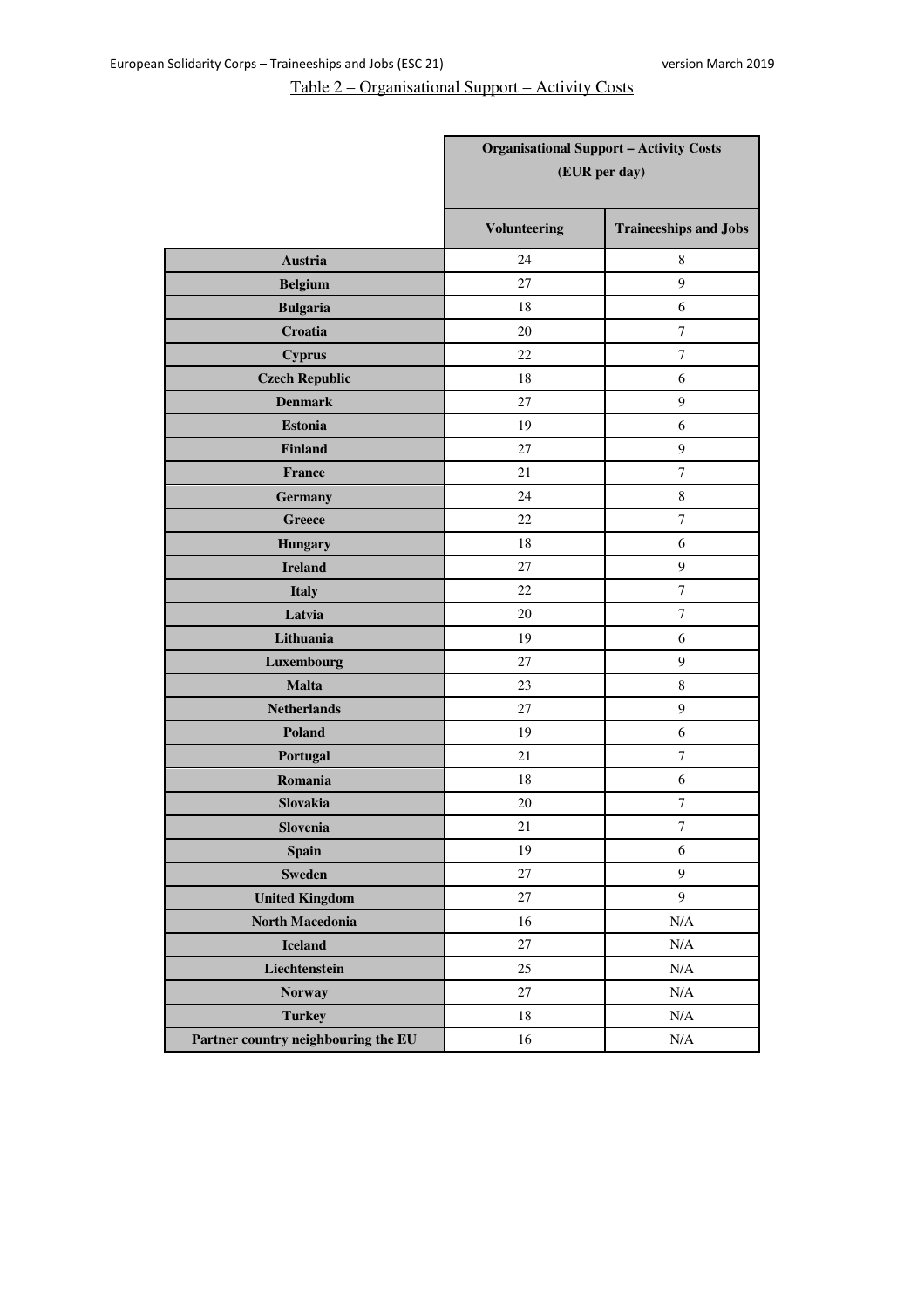European Solidarity Corps – Traineeships and Jobs (ESC 21) version March 2019

## 3. Inclusion support

The following rates are to be used for activities which include the participation of young people with fewer opportunities.

|                                     | <b>Inclusion Support</b><br>(EUR per day) |                              |
|-------------------------------------|-------------------------------------------|------------------------------|
|                                     | <b>Volunteering</b>                       | <b>Traineeships and Jobs</b> |
| Austria                             | $\,$ 8 $\,$                               |                              |
| <b>Belgium</b>                      | $\overline{9}$                            |                              |
| <b>Bulgaria</b>                     | 6                                         |                              |
| Croatia                             | $\boldsymbol{7}$                          |                              |
| <b>Cyprus</b>                       | $\boldsymbol{7}$                          |                              |
| <b>Czech Republic</b>               | $\sqrt{6}$                                |                              |
| <b>Denmark</b>                      | $\overline{9}$                            |                              |
| <b>Estonia</b>                      | $\sqrt{6}$                                |                              |
| <b>Finland</b>                      | $\boldsymbol{9}$                          |                              |
| France                              | $\boldsymbol{7}$                          |                              |
| <b>Germany</b>                      | $\,8\,$                                   |                              |
| Greece                              | $\boldsymbol{7}$                          |                              |
| <b>Hungary</b>                      | 6                                         |                              |
| <b>Ireland</b>                      | $\overline{9}$                            |                              |
| <b>Italy</b>                        | $\boldsymbol{7}$                          |                              |
| Latvia                              | $\boldsymbol{7}$                          |                              |
| Lithuania                           | $\sqrt{6}$                                |                              |
| Luxembourg                          | $\overline{9}$                            |                              |
| <b>Malta</b>                        | $\,8\,$                                   |                              |
| <b>Netherlands</b>                  | $\overline{9}$                            |                              |
| Poland                              | 6                                         |                              |
| Portugal                            | $\boldsymbol{7}$                          |                              |
| Romania                             | 6                                         |                              |
| Slovakia                            | $\boldsymbol{7}$                          |                              |
| Slovenia                            | $\boldsymbol{7}$                          |                              |
| <b>Spain</b>                        | $\sqrt{6}$                                |                              |
| <b>Sweden</b>                       | $\boldsymbol{9}$                          |                              |
| <b>United Kingdom</b>               | $\boldsymbol{9}$                          |                              |
| North Macedonia                     | 5                                         | $\rm N/A$                    |
| <b>Iceland</b>                      | $\boldsymbol{9}$                          | $\rm N/A$                    |
| Liechtenstein                       | $\,8\,$                                   | $\rm N/A$                    |
| Norway                              | $\overline{9}$                            | $\rm N/A$                    |
| <b>Turkey</b>                       | $\sqrt{6}$                                | $\rm N/A$                    |
| Partner country neighbouring the EU | $\mathfrak s$                             | $\rm N/A$                    |

| Table 4 – Inclusion Support |  |
|-----------------------------|--|
|                             |  |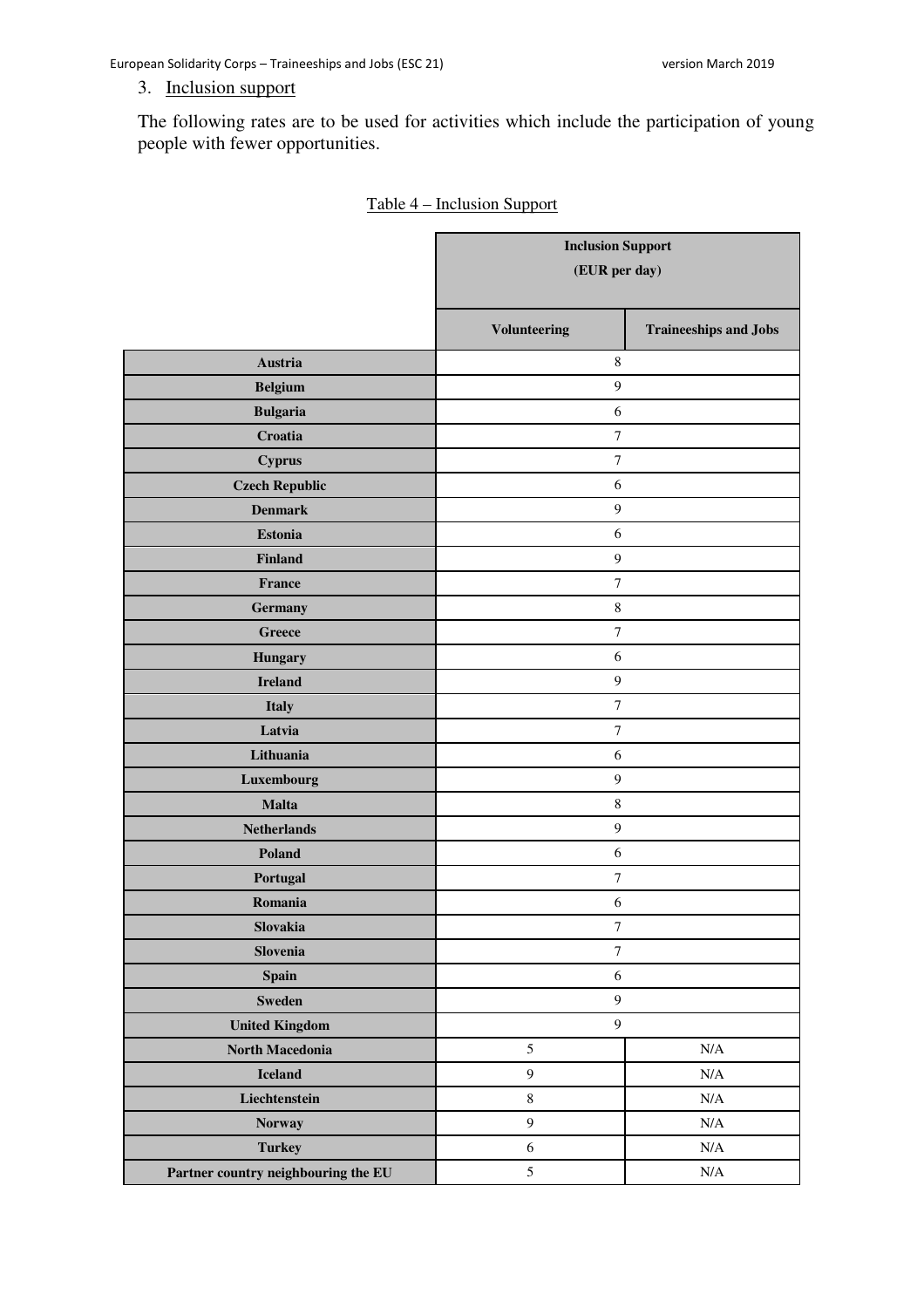## 4. Linguistic support:

This rate is applicable only for languages and/or levels not offered by the Online Linguistic Support. : EUR 150 per participant

### 5. Pocket Money

This rate is only applicable to Volunteering activities.

Table 5 – Pocket Money for volunteers

|                                     | <b>Pocket Money</b> |
|-------------------------------------|---------------------|
|                                     | (EUR per day)       |
|                                     |                     |
|                                     | <b>Volunteering</b> |
| Austria                             | 5                   |
| <b>Belgium</b>                      | 4                   |
| <b>Bulgaria</b>                     | 4                   |
| Croatia                             | 5                   |
| <b>Cyprus</b>                       | 5                   |
| <b>Czech Republic</b>               | 5                   |
| <b>Denmark</b>                      | 6                   |
| <b>Estonia</b>                      | $\overline{4}$      |
| <b>Finland</b>                      | 5                   |
| <b>France</b>                       | 6                   |
| <b>Germany</b>                      | 5                   |
| <b>Greece</b>                       | 5                   |
| <b>Hungary</b>                      | 5                   |
| <b>Ireland</b>                      | 6                   |
| <b>Italy</b>                        | 5                   |
| Latvia                              | $\overline{4}$      |
| Lithuania                           | 4                   |
| Luxembourg                          | 5                   |
| <b>Malta</b>                        | 5                   |
| <b>Netherlands</b>                  | 5                   |
| <b>Poland</b>                       | 4                   |
| Portugal                            | 5                   |
| Romania                             | 3                   |
| <b>Slovakia</b>                     | 5                   |
| Slovenia                            | $\overline{4}$      |
| <b>Spain</b>                        | 5                   |
| <b>Sweden</b>                       | 5                   |
| <b>United Kingdom</b>               | 6                   |
| <b>North Macedonia</b>              | 3                   |
| <b>Iceland</b>                      | 6                   |
| Liechtenstein                       | 6                   |
| <b>Norway</b>                       | 6                   |
| <b>Turkey</b>                       | $\overline{4}$      |
| Partner country neighbouring the EU | 3                   |